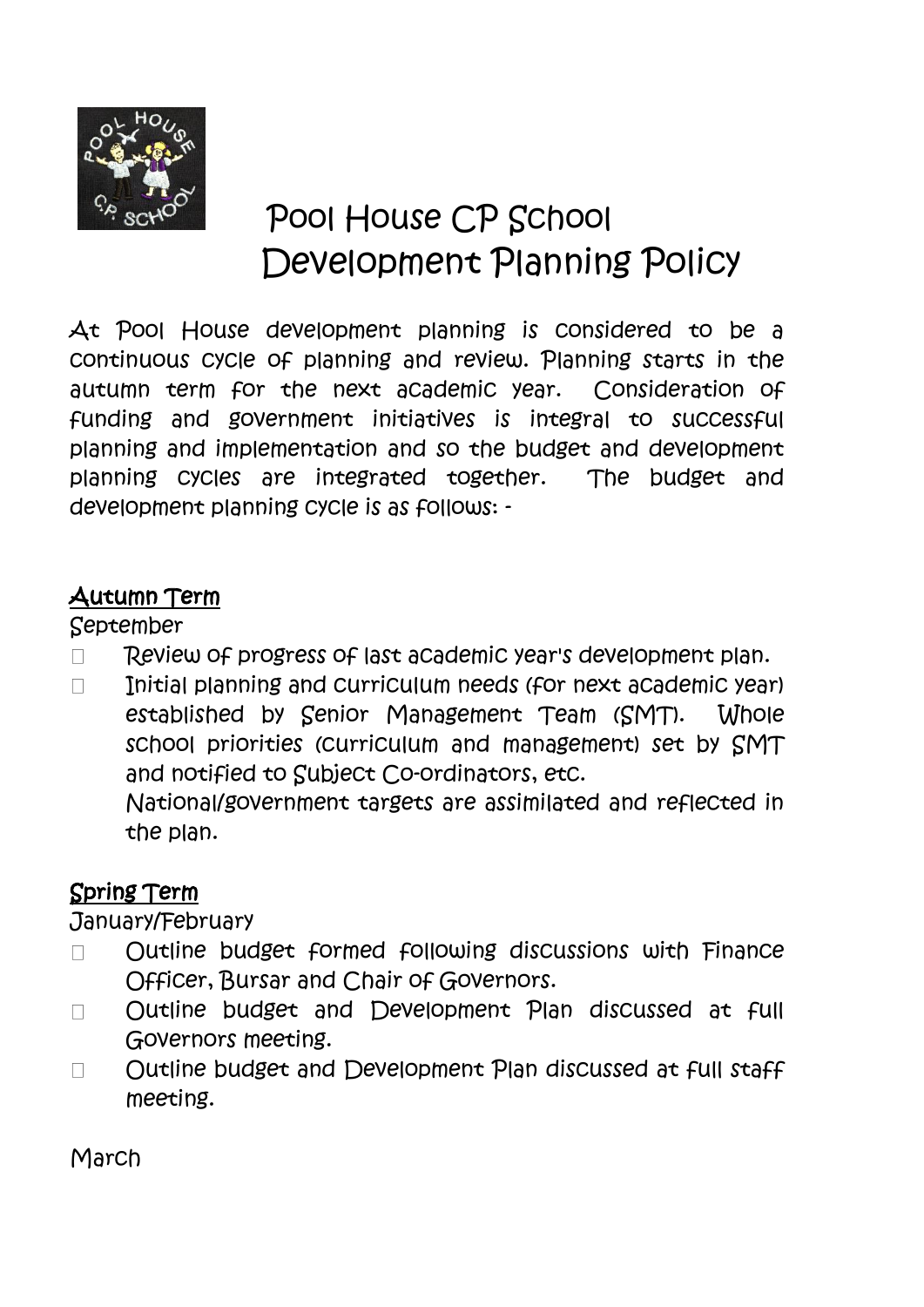- Subject development plans forwarded to SMT, which then  $\Box$ formulates the whole school Development plan. Subject plans must accommodate the whole school priorities and targets and thereby the National/government targets.
- Outline Budget and Development Plan discussed with whole  $\Box$ Governing Body, also staffing implications etc.,
- Old accounts reconciled and preliminary allocation made for  $\Box$ the new financial year.

#### April

- New budget to school, analysed and checked against outline  $\Box$ budget plan, preliminary adjustments made.
- Final budget discussed at Governors Meeting.  $\Box$
- Planning adjustments made.  $\Box$
- Budget allocated and returns sent to LA.  $\Box$

## Summer Term

#### May

- Budget formally agreed by Governing Body.  $\Box$
- Chair of Governors regularly informed of progress.  $\Box$

All stated priorities and targets should be Specific, Measurable, Achievable, Relevant and Time bound, i.e. SMART targets.

#### The School Development Plan (SDP)

This must be written with consideration being given to National Priorities, the current LA Education Development Plan and any outstanding issues (Key or additional) identified in the last OFSTED inspection.

The School Development Plan is monitored termly by the governing body.

#### The Post-OFSTED Action Plan

Following an OFSTED inspection Key issues must be addressed in the Post-OFSTED Action Plan. Additional issues are often best included in the following year's School Development Plan. This has